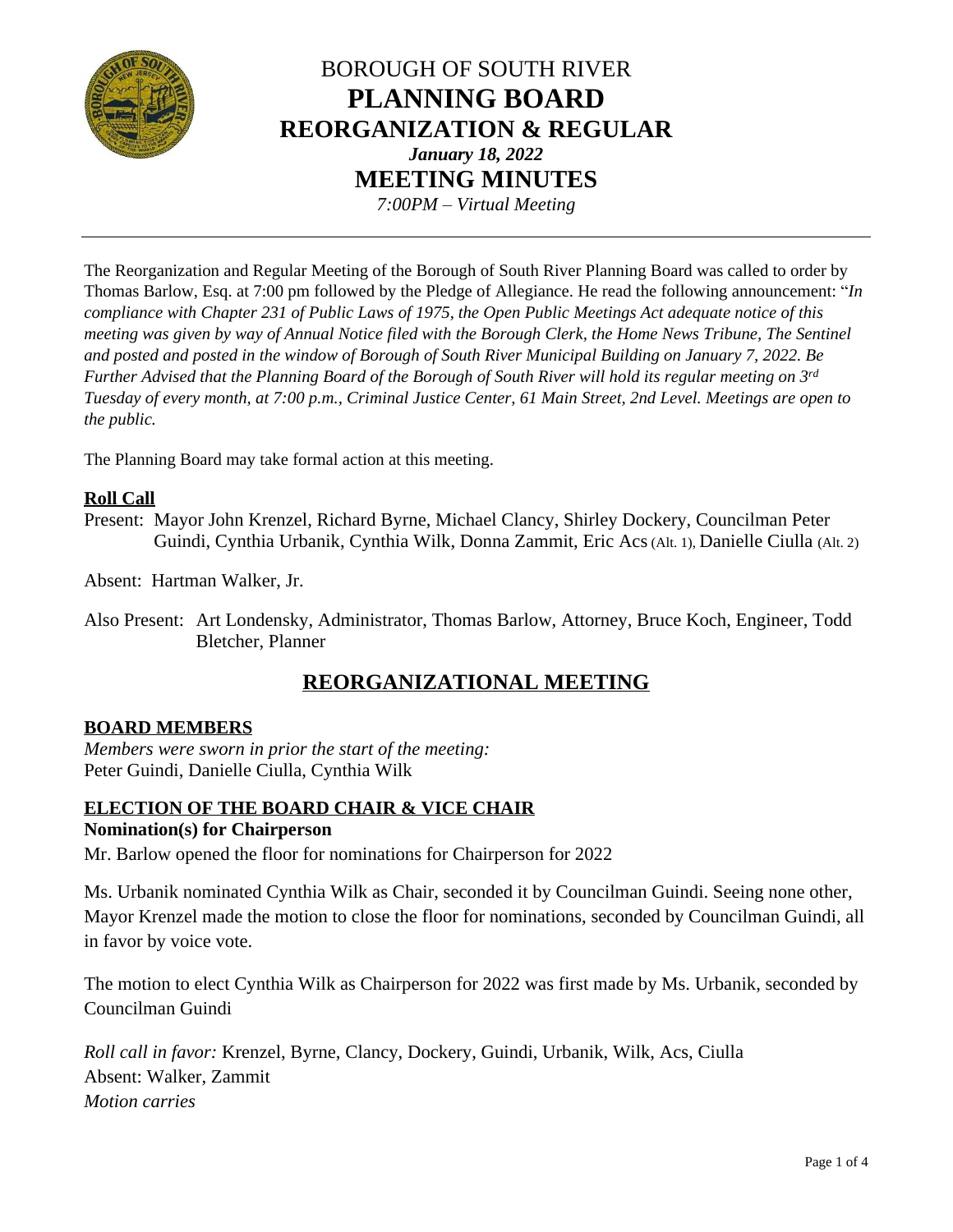

Mr. Barlow turned the meeting over to Chair Wilk. Chair Wilk thanked Ms. Zammit for her leadership during this pandemic year.

Chair Wilk opened the floor for nominations for Vice–Chair for 2022

## **Nomination(s) for Vice Chairperson**

Councilman Guindi nominated Cynthia Urbanik as Vice–Chair, seconded by Ms. Ciulla.

The motion to elect Cynthia Urbanik as Vice–Chair was first moved by Councilman Guindi, seconded by Ms. Ciulla

*Roll call in favor:* Krenzel, Byrne, Clancy, Dockery, Guindi, Urbanik, Wilk, Zammit, Acs, Ciulla *Absent*: Walker *Motion carries*

#### **APPOINTMENT OF RESOLUTIONS 1 – 6:**

Chair Wilk read the statement for this Board to consider adopting Resolutions 1–6 by Consent Agenda in one motion.

The motion to vote for the Resolutions 1–6 by Consent Agenda was first moved by Councilman Guindi, seconded by Mayor Krenzel

*Roll call in favor:* Krenzel, Byrne, Clancy, Dockery, Guindi, Urbanik, Wilk, Zammit, Acs, Ciulla *Absent*: Walker *Motion carries*

The motion to adopt Resolutions 1–6 by Consent Agenda was first moved by Councilman Guindi, seconded by Ms. Zammit

*Roll call in favor:* Krenzel, Byrne, Clancy, Dockery, Guindi, Urbanik, Wilk, Zammit, Acs, Ciulla *Absent*: Walker *Motion carries*

- Appointment of Board Secretary
- Appointment of Board Attorney
- Appointment of Board Engineer
- Appointment of Board Planner
- Approval of Official Newspaper
- Approval of Meeting Dates

Ms. Urbanik asked if the newspapers were included in the resolutions; yes, resolutions were provided to all the Members. Ms. Urbanik asked if there were any comments regarding the meeting dates; the 2022 dates were discussed at the December meeting; no additional comments at this time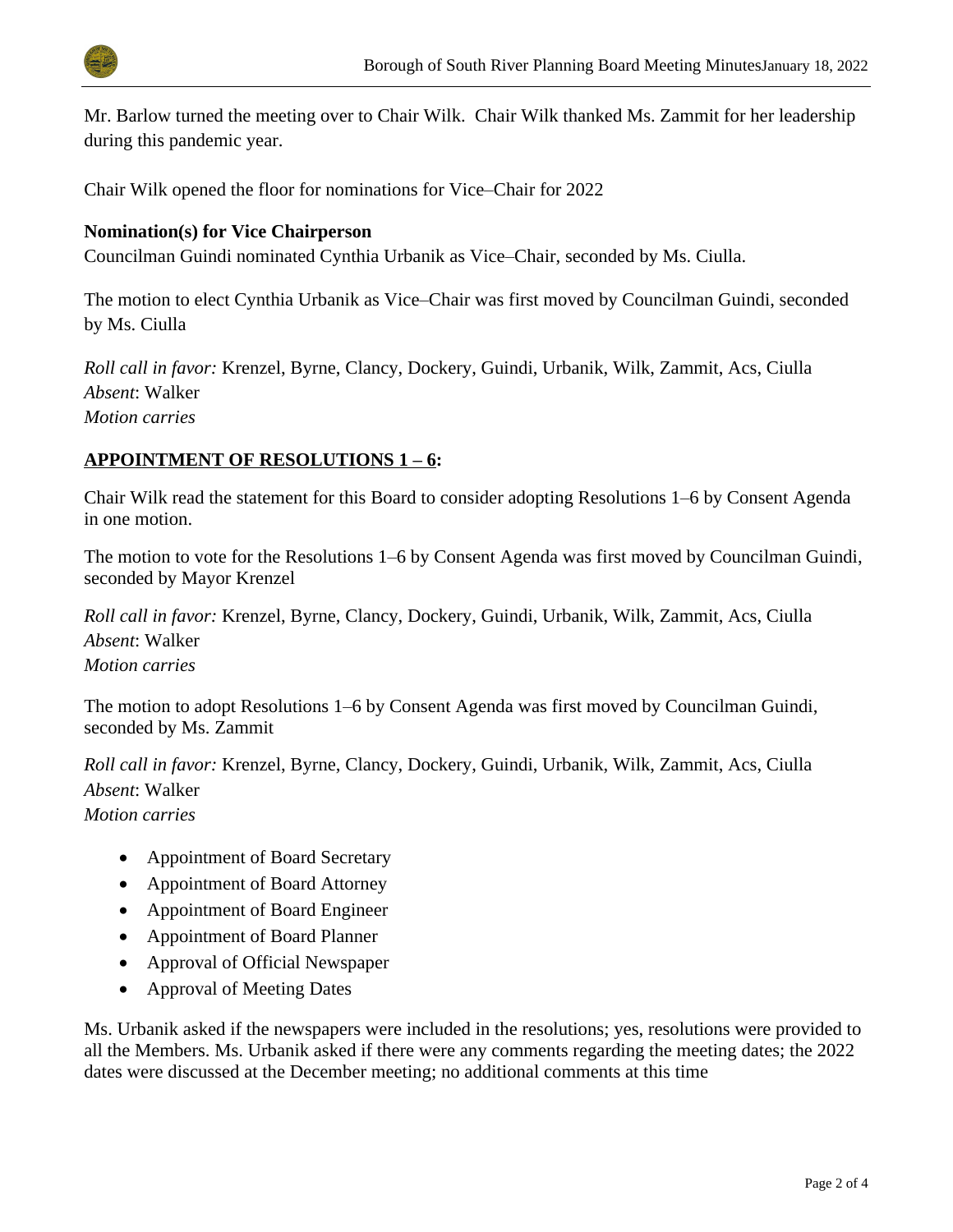



## **REGULAR MEETING**

## **APPROVAL OF MINUTES: Meeting of December 21, 2021**

The motion to approve regular meeting minutes dated *December 21, 2021*as presented was first moved by Councilman Guindi, seconded by Ms. Zammit, all in favor by voice vote. *Abstained*: Krenzel, Clancy, Ciulla

## **BOARD CORRESPONDENCE/BUSINESS**:

2022 Planning Board/Professional Staff Roster

Board members received the directory by email for review and edit. Ms. Urbanik's copy was sent by regular mail.

## **RESOLUTION(S)** – None

#### **PUBLIC HEARING(S)**: **PB–2020–009, SRED Property, LLC**

205 Main Street Block: 122 Lots: 1, 10, 10.01 Application to construct an addition to the existing building for office use. (*Carried from 09/21/21, 10/19/21, 12/21/21*)

Applicant has requested his application to be carried to February 15, 2022 meeting. New notice to the public will be required.

The motion to carry *PB–2020–009, SRED Property, LLC* to the regular meeting dated February 22, 2022 with new notice to the public was first moved by Councilman Guindi, seconded by Mayor Krenzel, all in favor by voice vote.

Ms. Urbanik asked if new members have to listen to tapes if their vote is needed before it is heard. The Public Hearing for this application has not been heard therefore when the application is heard, everyone will be eligible to vote.

## **File PB #2021–008, Meriam Shenoda**

58 Rotunda Lane Block: 363.12 Lot: 18 Application for soil addition to property.

Steve Hambro, Esq. represented the applicant. He summed the application. Mr. Hambro introduced Frank Antisell, Accurate Engineer. Mr. Antisell was sworn in, provided his credentials and was accepted by this Board. Mr. Antisell shared his screen with Exhibit A1, copy of the Grading Plan; he described the applicant's site and described the proposed application. Mr. Antisell is in agreement with Mr. Koch's report with the exception of item 1; the existing fence will remain where it is located. The proposed wall will be 2'–2.5' in height. Chair Wilk asked for questions from the Board. Mr. Antisell explained the location of the retaining wall on the property. Mr. Hambro stated that the soil report will be submitted to Mr. Koch for review; Mr. Koch is satisfied with the testimony.

Mr. Hambro summed the application. Ms. Urbanik requested the process of this application; initial date of application was August 2021. Mr. Hambro explained the steps of this application. She asked if there will be any affect of the drainage in the neighborhood; Mr. Antisell explained the drainage; grading pattern will remain the same.